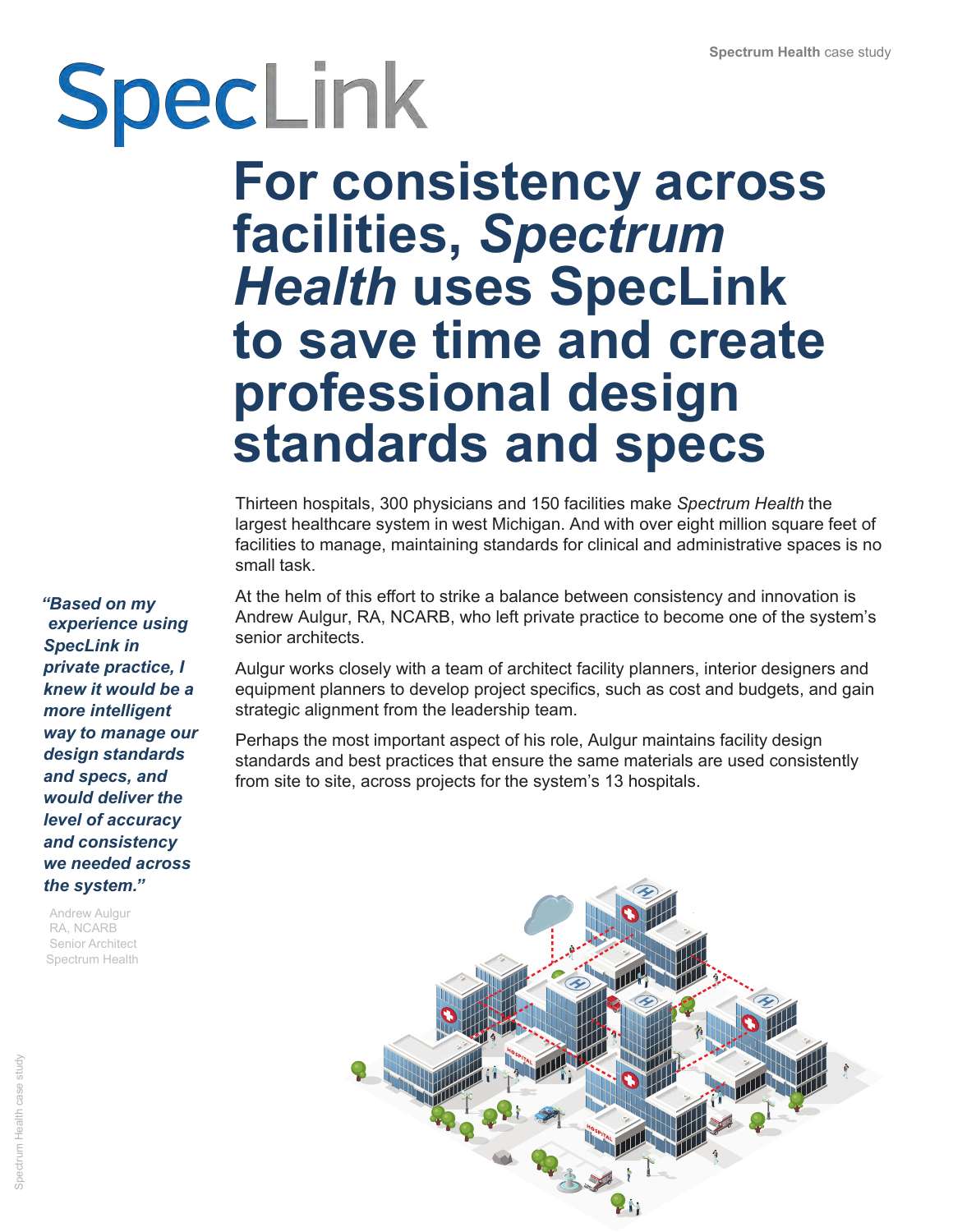*…maintains facility design standards and best practices that ensure the same materials are used consistently from site to site, across projects for the system's 13 hospitals…*

*SpecLink's built-in intelligence dramatically speeds up editing tasks and reduces spec and production time, while minimizing errors and omissions.*

Although a goal for Aulgur and his team, the system's design specification process wasn't delivering design consistency in projects across its facilities.

Relying on word processing documents to manage andshare specifications, which were then maintained by individual departments, was resulting in formatting discrepancies, inaccuracies and wasted time. Internal conflicts between different specifications emerged and when internal architects needed a unique specification for a project, it wasn't accessible or easy to find.

Aulgur also worked with outside contractors and architects, but without a central source for standards and specifications, it wasn't easy to share that information with partners, which created problems when outside resources specified materials and products the healthcare system didn't want or couldn't support.

"Without a central clearinghouse, our specifications and standards were maintained in whichever software the person responsible felt most comfortable using, and they were being updated in static documents that were impossible to share across departments," said Aulgur. "They were all over the place."

With years of experience using RIB's SpecLink in a previous role, Aulgur and others suggested to the leadership team that SpecLink could alleviate the inconsistency problems, help establish and disseminate design standards and save time.

"Based on my experience using SpecLink in private practice, I knew it would be a more intelligent way to manage our design standards and specs, and would deliver the level of accuracy and consistency we needed across the system."

Built-in intelligence for more efficient design standards and spec creation Aulgur uses SpecLink to produce detailed design standards and three-part specifications that include commonly used and specified products found in RIB's database, as well as proprietary specifications for standardizing, best practices and national purchasing agreements.

SpecLink's built-in intelligence dramatically speeds up editing tasks and reduces specification production time while minimizing errors and omissions. With over 300,000 links between related paragraphs and embedded choices within those paragraphs, SpecLink provides intelligence that helps Aulgur build comprehensive, accurate and coordinated design standards and specs.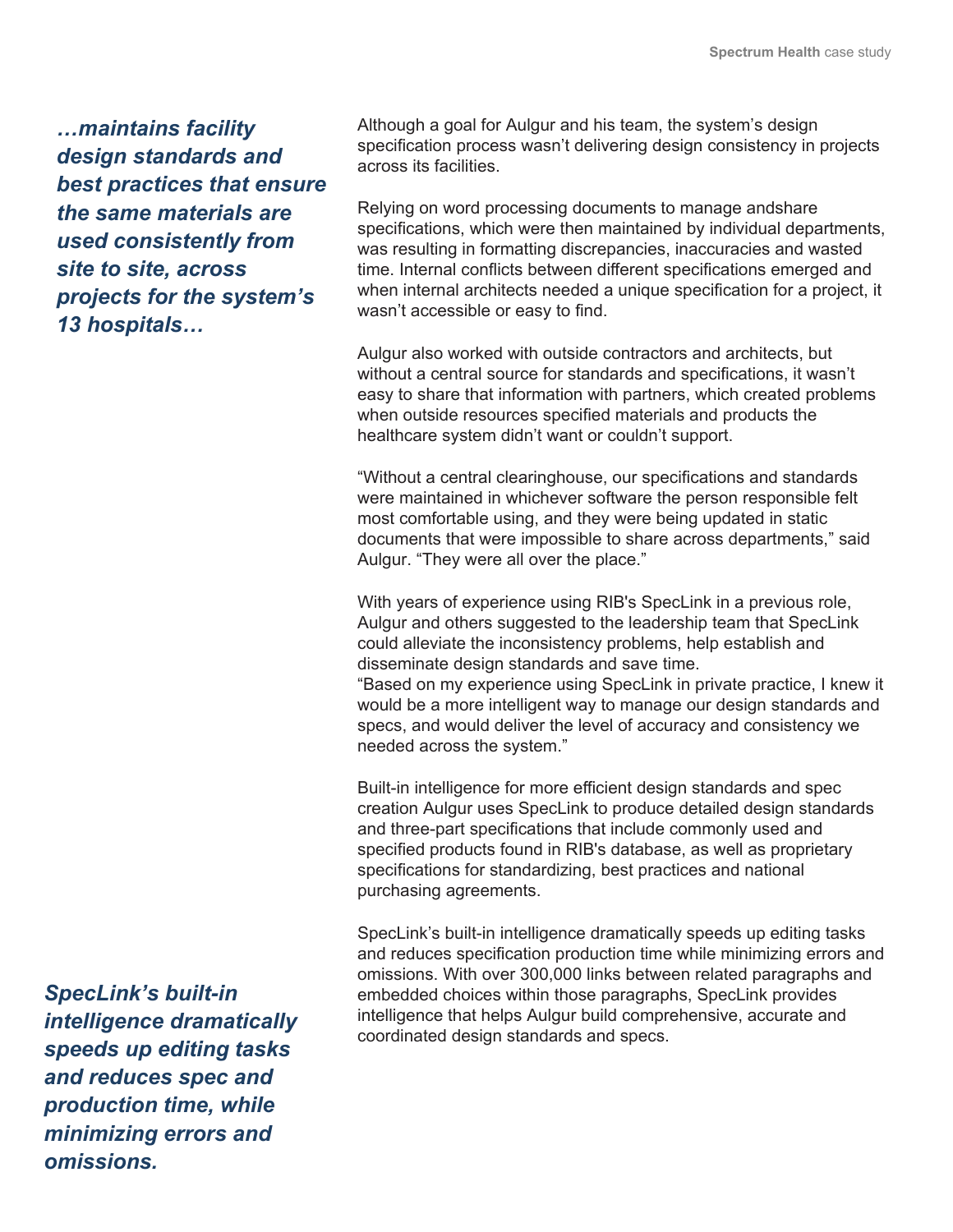*…a feature that reduces production time by 50 to 70 percent…*

*"Working in a database instead of word processing files gives us time–saving features that greaty simplify our workflows."*

*"After moving to SpecLink, we noticed right away that our construction costs were coming in with a tighter spread because, for the first time ever, all of the bids were based on consistent material standards and specifications."*

"It's very intuitive and easy to use," said Aulgur. "SpecLink links related paragraphs and uses simple traffic signals — red, yellow, green — to prompt us with smart questions and suggestions that identify issues and prevent turning on something that will create a conflict later in the body of the spec."

*SpecLink*'s user-friendly checklist format makes it easy for Aulgur to quickly select the items he wants to include in the spec, a feature that reduces production time by 50 to 70 percent for most *SpecLink* users. And, information omitted from a project is never deleted — it's always available for future use.

"*SpecLink* saves me a tremendous amount of time," said Aulgur. "Working in a database instead of word processing files gives us the option to take advantage of time-saving features like auto-formatting and checklists that greatly simplify our workflows."

**An unexpected benefit: tighter bids from contractors** Aulgur and his team also use *SpecLink* to create specification documents for safety requirements. "We've created several proprietary specifications in *SpecLink*," said Aulgur. "For example, we created a 30-page specification document for owner safety requirements that is based on historical data and OSHA regulations, along with our own policies and procedures."

The system also used *SpecLink* to build a three-part specification document that captures the design standards and requirements for the healthcare system's infection control and prevention projects.

"Being able to provide this detail in written format allows bidders to more appropriately bid our projects," said Aulgur. "After moving to *SpecLink*, we noticed right away that our construction costs were coming in with a tighter spread because, for the first time ever, all of the bids were based on consistent material standards and specifications. It's helped tighten up the bidding process. The bids are based on the same specs, so we have an apples-to-apples comparison that helps us select the most qualified contractor."

## **Consistent, professional and always up to date**

Aulgur is the common clearinghouse for specification information across the system. He relies on *SpecLink*'s formatting features to easily produce specs that are consistent and look professional. "Before *SpecLink*, multiple employees were updating the specs, so documents looked disjointed," said Aulgur. "I really like how polished and cohesive our specs look with *SpecLink*."